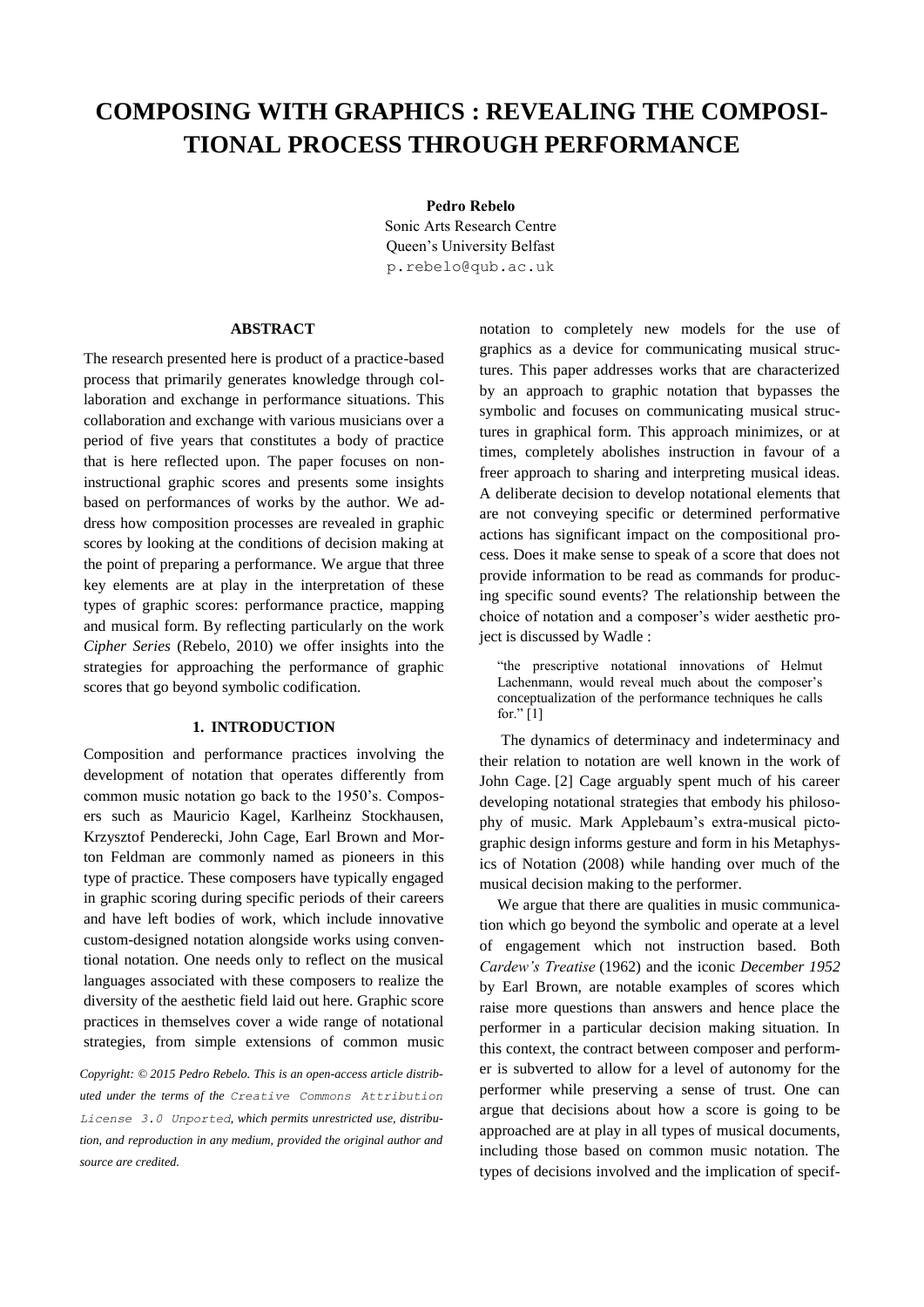ic choices to the sound result arguably come to the foreground in non-instructional graphic scores. In this paper we are particularly concerned with the qualities and characteristics of this decision making process and how they relate to the act of composing with graphics. In order to articulate this relationship we will begin not with the compositional process or intention but rather with a reflection on the dynamics of trust and engagement at the point when a performer decides to work with a noninstructional graphic score. Two distinct situations can occur which have a significant impact on subsequent performance preparation. This has to do with whether performer and composer are in communication with each other or not. In the first case, it is not uncommon for performers to need assurance that there is indeed no interpretative code behind the score. The assumption, even for performers who are accustomed with graphic scores, seems to be that the score is a mediator for a musical structure that pre-exists in the composer's mind. A situation in which performer and composer are not in communication is perhaps more illustrative of the process of performance preparation of these kind of works, seen as the performer arguably gains full autonomy. We will address three aspects, which determine how a score is transformed from a static document into an enabler for music performance in a creative ecology evolving musicians, instruments, venues, audiences etc... These three aspects focus on 1. cultural context and performance practice traditions, 2. relative connections/mappings between graphical and musical languages from the perspective of texture and gesture, and 3. the emergence of form as a derivation of the score's ability to frame musical time.

## **2. PERFORMANCE PRACTICE**

It is important to bear in mind the relationship between composers and performers when it comes to the development of graphic scores. It doesn't take an exhaustive historical survey to recognise that the majority of composers interested in graphic scoring are also performers (John Cage, Barry Guy, John Zorn, Anthony Braxton, Mark Applebaum to name but a few). As such, traditional relationships of power and responsibility between these two roles begin to break down. As a composer engages in graphic scoring for his own performance practice, a culture of interpretation begins to emerge. In performance practice, the graphic score, or any type of score for that matter, becomes part of a broader musical experience.

The score is part of music making just as social relationships are. This musicking [3] determines a performative context in which the score is just one of many elements and doesn't necessarily gain the status of unquestioned authority it has in other musical traditions. The very function of a score as a symbol for 'the work' is in many instances also problematized with graphic scores. In her discussion of Cardew's Treatise, Virginia Anderson discusses the function of a score and what it represents for Cardew in contrast to Stockhausen (to whom Cardew was an assistant).

"For Stockhausen, the performance is made in his service; the piece remains his and the performers should divine his intention even when it is not written down. For Cardew, the score is the responsibility of the performers once it is composed." [4]

This performer responsibility is exactly what we want to address through reflecting on the unspoken rules that emerge from any kind of music making. In the case of Cardew, his Scratch Orchestra (1962-72), set up to perform his other iconic work – The Great Learning – stands as a group of collaborators who commit to a rather specific ideology of music making and therefore share an approach to music which no doubt determines how the work with graphic scores unfolds. Cardew notably lays out his vision of social and musical dynamics in *A Scratch Orchestra : draft constitution* :

"A Scratch Orchestra is a large number of enthusiasts pooling their resources (not primarily material resources) and assembling for action (musicmaking, performance, edification)." [5]

As with any music tradition, non-instructional graphic scores carry with them conventions and agency, which relate to how a specific performance lineage develops. As such, an understanding of this lineage becomes an important element in approaching graphic scores. Performance practice itself influences how a particular score is used.

## **3. MAPPING**

Given the absence of the code that determines how a symbol on a page signifies a particular sound event, noninstructional graphic scores suggest an alternative way of relating graphics to sound. Returning to Cardew, the precision of the graphics and the importance of conscious decision making when preparing a score, is articulated in his *Treatise* handbook :

"The score must govern the music. It must have authority, and not merely be an arbitrary jumping-off point for improvisation." [6]

The role of improvisation in the context of graphic scores is beyond the scope of this paper but it is nevertheless worth reflecting on how, for Cardew, the practice of improvisation stands opposed to the type of music making required when working with a score. One can however observe that most performers working with graphics would consider themselves improvisers, even though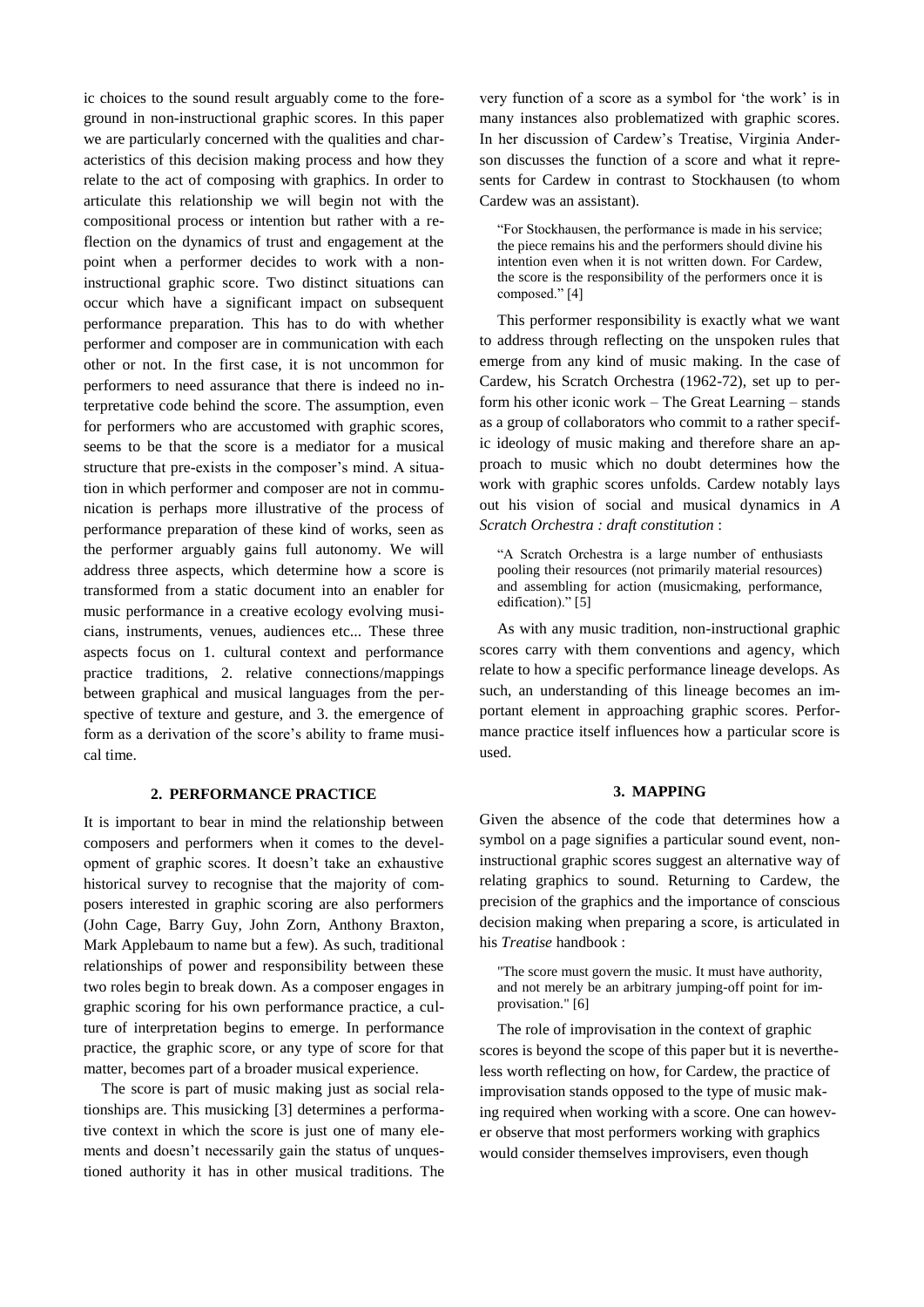when performing a score, free improvisation is not the primary mode of engagement.

Without a code but still with the notion that the score governs the music, the graphic elements inevitably suggest a process of mapping, a set of relationships between the language of the graphics and a musical language (which is invariably situated in a particular performance practice as discussed above). This mapping can take the form of literal association (dense graphics – dense musical texture, graphical weight – musical dynamics, qualities of lines and shapes – musical gestures) or more formalised and codified strategies. In any case, the performer is faced with deciding on how this mapping will occur; either for a particular performance or a deliberate codification for a score to be repeated over multiple performances. In contrast to the work conducted in the area of parameter mapping in computer systems [7], the type of mapping discussed here is relatively unexplored. The mapping processes at question here implicate both multimodal perception, as explored in fields such as visual music [8], and musical practices and conventions, which range from cartoon gestural symbiosis in the music of Carl Stalling to mathematical translation of curves and textures in the work of Iannis Xenakis.

#### **4. EXTRACTING STRUCTURE AND MUSICAL FORM**

An element that is pervasive in the act of engaging with scores of any sort is the realisation of musical structure and form. This is partly to do with the relationship between music, as an ephemeral time-based phenomena and the physical score as an outside time artifact representing a sequence of events that can be seen at a glance. From the layout of the page to the palette of graphic elements employed in a score, a sense of structure is inevitably conveyed through framing (page layout, margins, relationship between pages) and placement of discrete elements (shape, colour, scale, repetition). It is in this domain that the compositional process is revealed. This happens as a process that shifts an understanding of a graphic score as a visual object to a musical one. An object which is made to speak the same language as all other elements of music making: the relativist language of 'louder than', 'same as before', 'more dense', 'higher', 'lower', 'slower', 'faster' etc… This relativism is particularly pronounced as performers face a score, which clearly contains musical information but no code to produce instructions. All decisions are then made from the score and in relation to the score.

#### **5. REVEALING COMPOSITION**

The three aspects at play when preparing a graphic score for performance as discussed above gradually reveal the compositional process and the making of the score itself. This process is driven by musical thinking of varying degrees of determinacy (i.e. more or less precise musical structures). It is also guided by a relationship with notation as material, its affordances and conditions. The ways in which different types of notation strategies enable composers to operate directly on musical elements to the extent that to compose and to notate can be seen as the same action, has been discussed elsewhere [9]. In order to better articulate this revealing of the compositional process we will refer to the work *Cipher Series* as an example.

"*Cipher Series* is a collection of graphic scores that are displayed to audience and performers in accordance to a fixed temporal structure generated for each performance. The performance plays on the role of notation as a mediator of listening, setting up a performative condition based on interpretative strategies based on engagement by both the performer and the audience. The change from one graphic score to the next has immediate formal implications for the music and acts as a way of articulating shifts in musical material or interpretation strategy." From Cipher Series' performance notes (Rebelo, 2010)

As can be seen in the images below, *Cipher Series* employs line drawing (created by hand on a graphics tablet and vector graphics software) in a black and white paginated format. The score is a collection of pages, to be played independently or in sequence. The most common performance format is a pre-determined timed sequence for seven pages. Each page has a pre-determined duration between 40 and 90 seconds and the transition between pages is cued by a 10 second countdown. In this version of the work, the sequence is run twice. In the first iteration, the beginning 30 seconds from each page are recorded and then played back during the second. The sound projection of this playback is intended to be placed as close as possible to the instrument (e.g. loudspeaker inside the piano body) in order to expose the ambiguity of what is live and what is pre-recorded. By exposing a specific graphics-sound relationship twice we explore the very nature of mapping and interpretation. The moment a recording is triggered projecting the sound events made when that same graphic score first appeared, the performer is faced with the decision of whether to imitate her previous interpretation, complement it or indeed do something entirely different. The score of *Cipher Series* was conceived for audience display, which further exposes the decision-making process. By displaying the score the performer is following (without the cued countdown that triggers a change of page) the audience is also invited to derive their own mappings and musical structures.

The layout of *Cipher Series* on the page follows a number of conventions, which are apparent without the need for rules on interpretation. These include the landscape layout with orientation determined by legend at the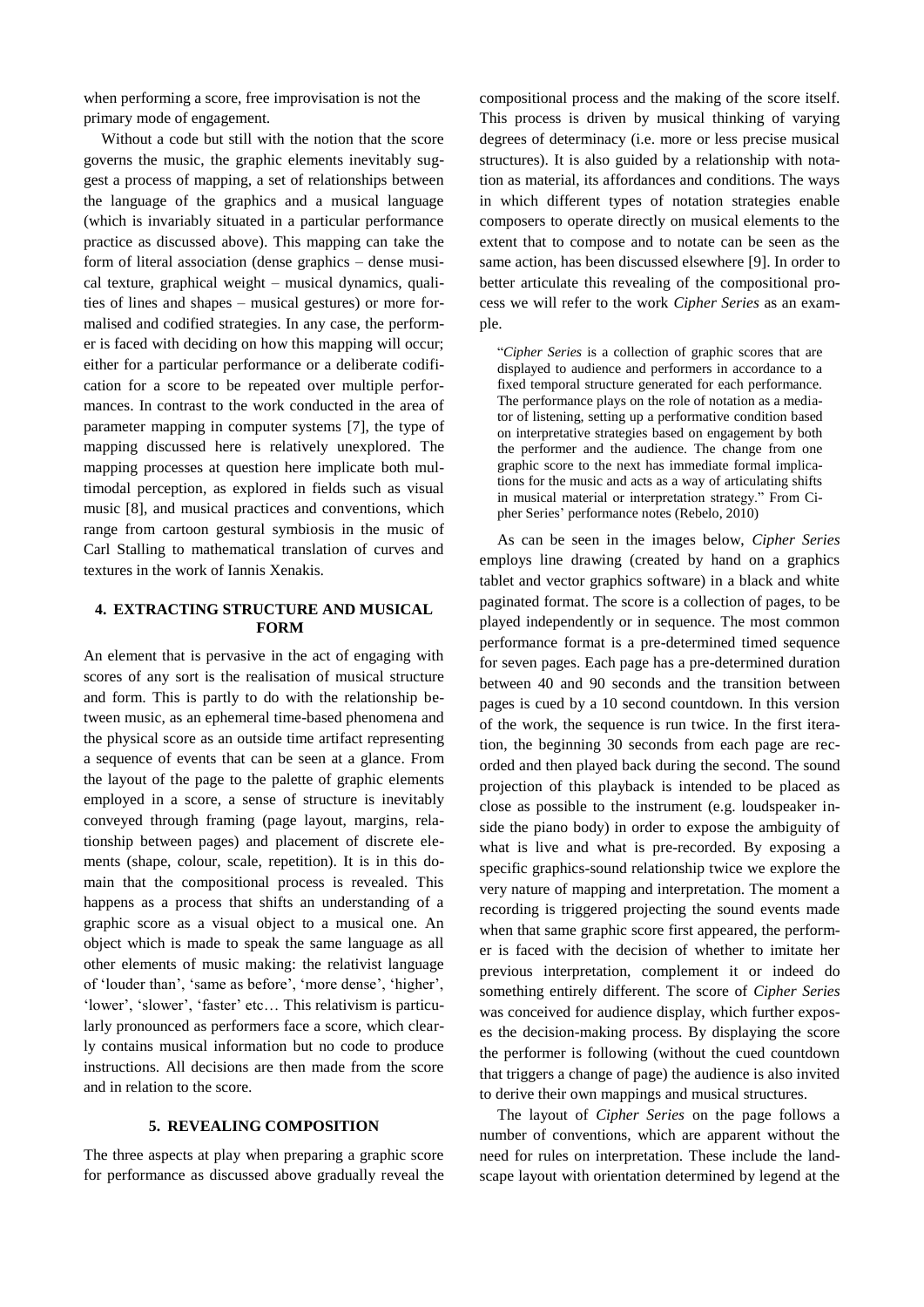bottom right corner. This mode of presentation suggests left to right reading although this is not specified. Each page presents a self contained musical sequence of events which can be played once or more times given a specific duration. A number of pages have relatively complex and detailed graphics, at times resembling eastern calligraphy. The density of events makes it practically impossible to engage in a "one-to-one" gestural mapping (i.e. one visual stroke determining one musical gesture) much as in Applebaum's *Metaphysics of Notation*. This is a deliberate attempt to invite the performer to engage with the score in ways other than scanning though events at a regular pace. In fact, in my own performances of the score I often focus on sub-sections of the page for repetition.

The most apparent compositional strategy employed here is perhaps the modular approach to the page as a frame for musical activity. In this context the transitions from page to page articulate the most striking musical changes. Even without a process of codification a performer preparing such a score will respond to the change of scale and texture evident in the difference between page 1 and page 2 below.



**Figure 1**. *Cipher Series*, p. 1 (Rebelo, 2010)



**Figure 2**. *Cipher Series*, p. 2 (Rebelo, 2010)

*Cipher Series* was the first in a sequence of works that share this type of graphical language (*Quando eu nasci*, and *Trio* both from 2011). These later works are designed for ensembles and develop the language to reflect a sense of musical parts, which inhabit the same. In *Trio* a simple colour scheme assigns each performer to a part while all other elements of the score remain non-instructional. Compositional strategies here reveal themselves also in the way the three parts relate to each other. Relationships of accompaniment, continuation, counterpoint, synchronisation can be derived from the score to inform musical performance.



**Figure 3.** *Trio*, p. 1 (Rebelo, 2010)

#### **6. CONCLUSIONS**

By focusing on a type of graphic score practice that is deliberately un-codified and not based on the delivery of instructions for performance, this paper articulates the dynamics at play during the process of performance preparation. We argue that the autonomy transferred to the performer, or to be more precise, to the performance condition, is an act that reveals the compositional thinking behind a work. By bringing meaning into a score, a performer is following a roadmap created by a composer but deciding on how the journey is to unfold. The score as a roadmap gains the function of a document establishing musical circumstances, which within a performance practice become one of many elements determining the making of music. Composing with graphics ultimately reflects a desire to see the score not as the embodiment of "the work" but rather as a working document which only comes to live in the social workings of music making.

#### **Acknowledgments**

The insights discussed here derive from the experience of performing graphic scores with musicians such as Evan Parker, Elizabeth Harnick, John Eckhardt, Steve Davis, Franziska Schroeder, Basak Dilara Ozdemir, Ensemble Adapter, Ricardo Jacinto. Thank you all for you musical generosity.

#### **7. REFERENCES**

- [1] Wadle, Douglas C. "Meaningful scribbles: an approach to textual analysis of unconventional musical notations." *Journal of Music and Meaning* 9 (2010). Pritchett, James. *The Music of John Cage*. Vol. 5. Cambridge University Press, 1996.
- [2] Small, Christopher. *Musicking: The Meanings of Performing and Listening*. Wesleyan University Press, 1998.
- [3] Anderson, Virginia. "'Well, It's a Vertebrate ...': Performer Choice in Cardew's Treatise." *Journal of*